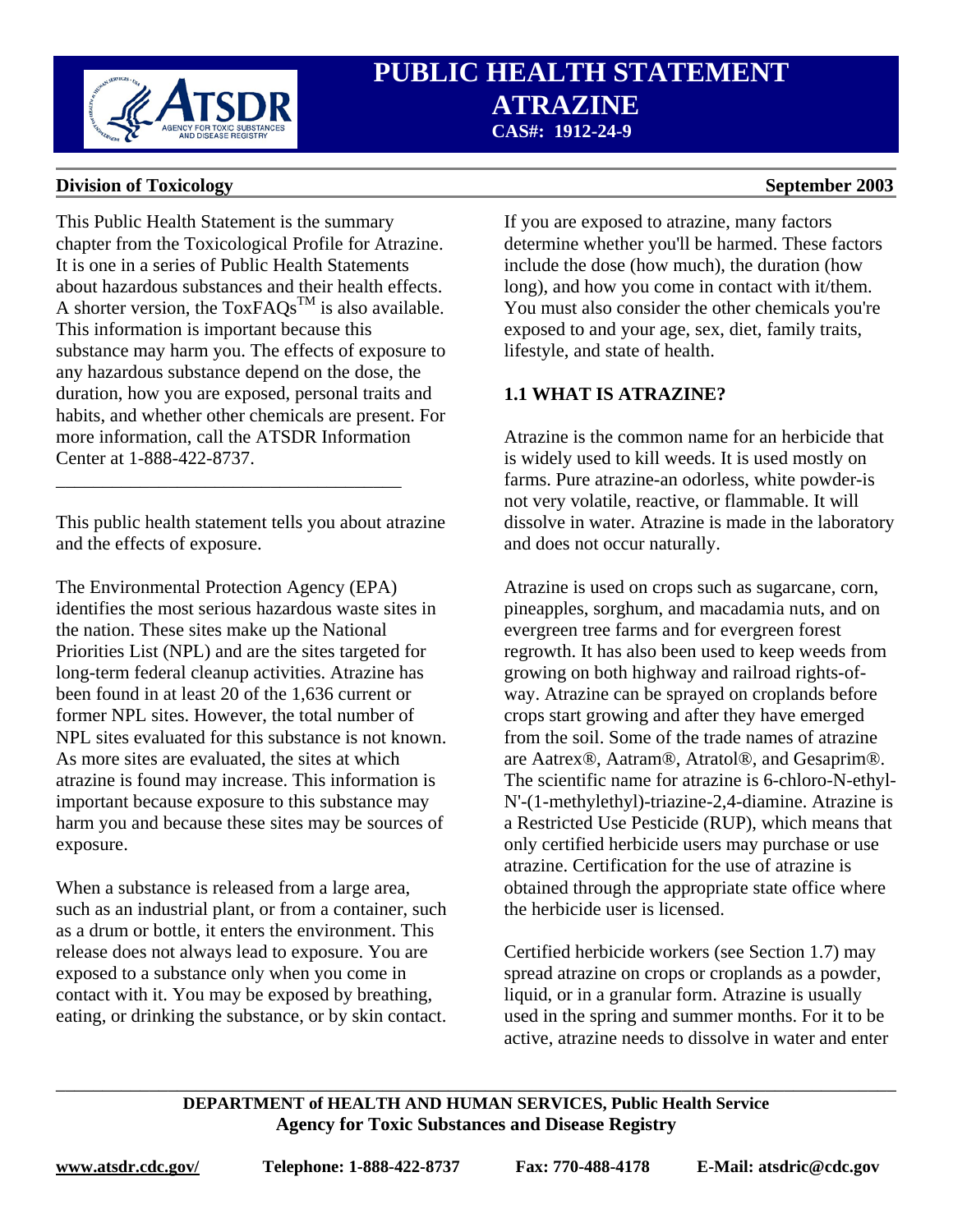

## **Division of Toxicology** September 2003

the plants through their roots. It then acts in the shoots and leaves of the weed to stop photosynthesis. Atrazine is taken up by all plants, but in plants not affected by atrazine, it is broken down before it can have an effect on photosynthesis. The application of atrazine to crops as an herbicide accounts for almost all of the atrazine that enters the environment, but some may be released from manufacture, formulation, transport, and disposal.

# **1.2 WHAT HAPPENS TO ATRAZINE WHEN IT ENTERS THE ENVIRONMENT?**

Atrazine is applied to agricultural fields or to crops to kill weeds. It is also used near highways and railroads for the same purposes. Some atrazine may enter the air after it is applied to the soil. Some atrazine may also be washed from the soil by rainfall and enter surrounding areas, including streams, lakes, or other waterways. Some atrazine may migrate from the upper soil surface to deeper soil layers and enter the groundwater.

After atrazine is applied to soils, it will remain there for several days to several months; in rare situations, it may remain in soils for a few years. However, in most cases, atrazine will be broken down in the soil over a period of one growing season. In addition to being removed from soil, atrazine is also taken up by the plants that grow there, and this uptake is the first step in killing weeds.

Any atrazine that is washed from the soil into streams and other bodies of water will stay there for a long time, because breakdown of the chemical is slow in rivers and lakes. It will also persist for a long time in groundwater. This is one reason why

atrazine is commonly found in the water collected from drinking water wells in some agricultural regions.

If atrazine enters the air, it can be broken down by reactions with other reactive chemicals in the air. However, sometimes atrazine is on particles such as dust. When this happens, breakdown is not expected to occur. Atrazine is removed from air mainly by rainfall. When atrazine is on dust particles, the wind can blow it long distances from the nearest application area. For example, atrazine has been found in rainwater more than 180 miles (300 kilometers) from the nearest application area.

Atrazine does not tend to accumulate in living organisms such as algae, bacteria, clams, or fish, and, therefore, does not tend to build up in the food chain.

#### **1.3 HOW MIGHT I BE EXPOSED TO ATRAZINE?**

Most people are not exposed to atrazine on a regular basis. People living near areas where atrazine was applied to crops may be exposed through contaminated drinking water. Atrazine has been found at about 20 Superfund sites in the United States. People living near those sites may be exposed to higher levels of atrazine. If you are a factory worker who works with atrazine, you may be exposed to higher amounts of atrazine. The government has estimated that approximately 1,000 people may be exposed to atrazine in this way.

Atrazine, one of the most widely used herbicides in the United States, is intentionally applied to crops, especially corn, sugarcane, pineapples, and sorghum. Therefore, people who live near areas

\_\_\_\_\_\_\_\_\_\_\_\_\_\_\_\_\_\_\_\_\_\_\_\_\_\_\_\_\_\_\_\_\_\_\_\_\_\_\_\_\_\_\_\_\_\_\_\_\_\_\_\_\_\_\_\_\_\_\_\_\_\_\_\_\_\_\_\_\_\_\_\_\_\_\_\_\_\_\_\_\_\_\_\_\_\_\_\_\_\_ **DEPARTMENT of HEALTH AND HUMAN SERVICES, Public Health Service Agency for Toxic Substances and Disease Registry** 

**www.atsdr.cdc.gov/ Telephone: 1-888-422-8737 Fax: 770-488-4178 E-Mail: atsdric@cdc.gov**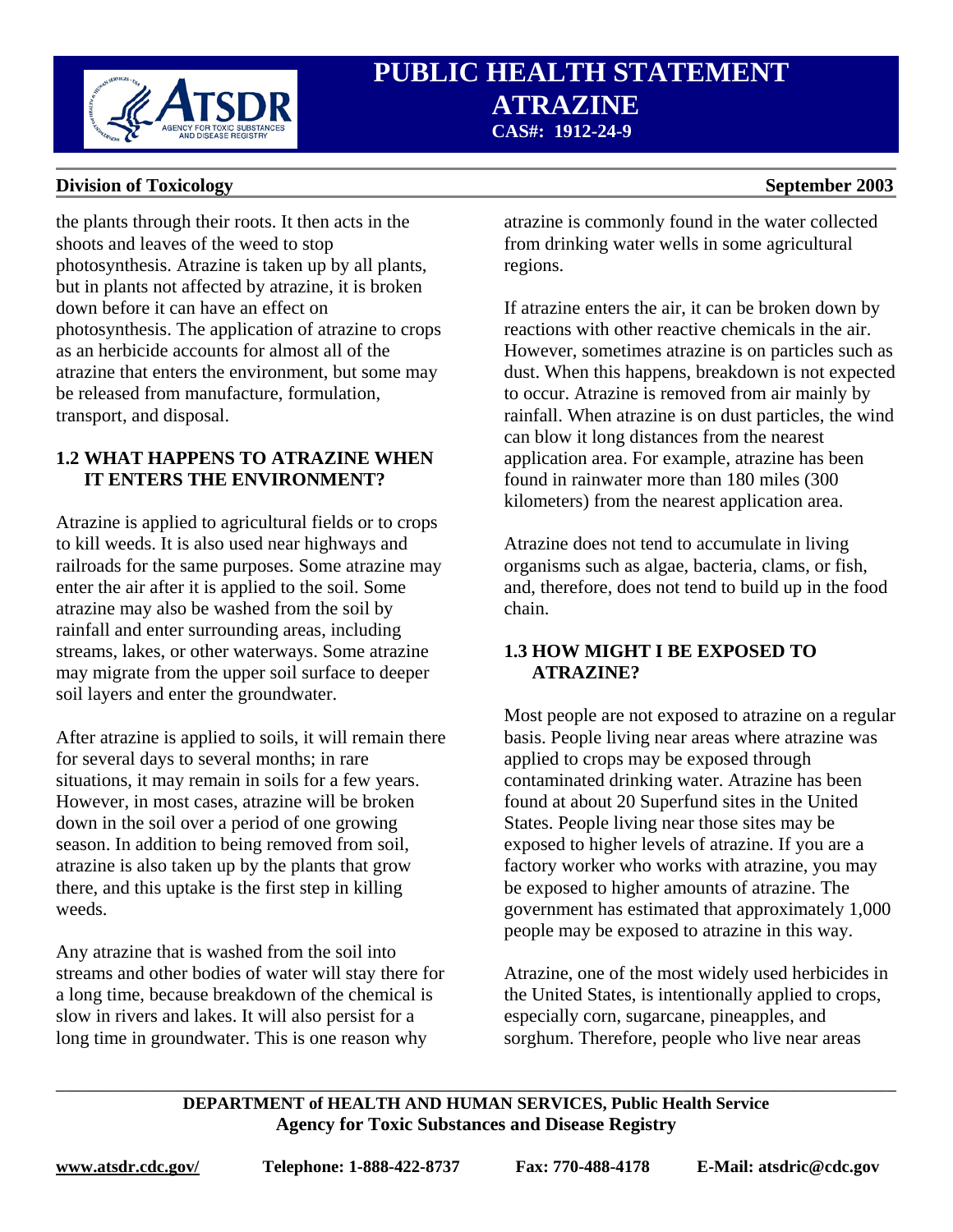

# **PUBLIC HEALTH STATEMENT ATRAZINE CAS#: 1912-24-9**

#### **Division of Toxicology September 2003 September 2003**

where these crops are grown, especially farm workers and herbicide applicators who apply atrazine, may be exposed to atrazine because it is used in agriculture. You may be exposed to atrazine if you are nearby when crops are treated with atrazine, if you are involved in the application of atrazine to crops, or if you are near other places where it is applied. Most of the time, atrazine is not found in high concentrations in the air, but may be found in higher concentrations in the air near disposal facilities or near areas where it is being applied to crops. You may also be exposed to atrazine by digging in dirt that has atrazine in it. Your children may be exposed to atrazine by playing in dirt that contains atrazine. You and your children may also be exposed to atrazine if you drink water from wells that are contaminated with the herbicide. While it is used on many crops, it has not been found in many food samples, and then only at very low levels. Therefore, it is very unlikely that you would be exposed to atrazine by eating any foods.

#### **1.4 HOW CAN ATRAZINE ENTER AND LEAVE MY BODY?**

Scientists do not know how much or how quickly atrazine will be absorbed into your body if you breathe it in. If you inhale atrazine-containing dust, some of the particles may deposit in your lungs. Larger atrazine particles may deposit before reaching the lungs and be coughed up and swallowed. If your skin comes in contact with atrazine-contaminated soil or water, a small amount of it may pass through your skin and into your bloodstream. If you swallow food, water, or soil containing atrazine, most of it will pass through the lining of your stomach and intestines and enter your bloodstream.

Once atrazine enters your bloodstream (is absorbed), it is distributed to many parts of your body. Animal studies indicate that atrazine is changed in your body into other substances called metabolites. Some atrazine and its metabolites may enter some of your organs or fat, but atrazine does not build up or remain in the body. Most of the metabolites leave your body within 24-48 hours, primarily in your urine, with a lesser amount in your feces.

# **1.5 HOW CAN ATRAZINE AFFECT MY HEALTH?**

To protect the public from the harmful effects of toxic chemicals and to find ways to treat people who have been harmed, scientists use many tests.

One way to see if a chemical will hurt people is to learn how the chemical is absorbed, used, and released by the body; for some chemicals, animal testing may be necessary. Animal testing may also be used to identify health effects such as cancer or birth defects. Without laboratory animals, scientists would lose a basic method to get information needed to make wise decisions to protect public health. Scientists have the responsibility to treat research animals with care and compassion. Laws today protect the welfare of research animals, and scientists must comply with strict animal care guidelines.

One of the primary ways that atrazine can affect your health is by altering the way that the reproductive system works. Studies of couples living on farms that use atrazine for weed control found an increase in the risk of pre-term delivery. These studies are difficult to interpret because most of the farmers were men who may have been

**DEPARTMENT of HEALTH AND HUMAN SERVICES, Public Health Service Agency for Toxic Substances and Disease Registry** 

\_\_\_\_\_\_\_\_\_\_\_\_\_\_\_\_\_\_\_\_\_\_\_\_\_\_\_\_\_\_\_\_\_\_\_\_\_\_\_\_\_\_\_\_\_\_\_\_\_\_\_\_\_\_\_\_\_\_\_\_\_\_\_\_\_\_\_\_\_\_\_\_\_\_\_\_\_\_\_\_\_\_\_\_\_\_\_\_\_\_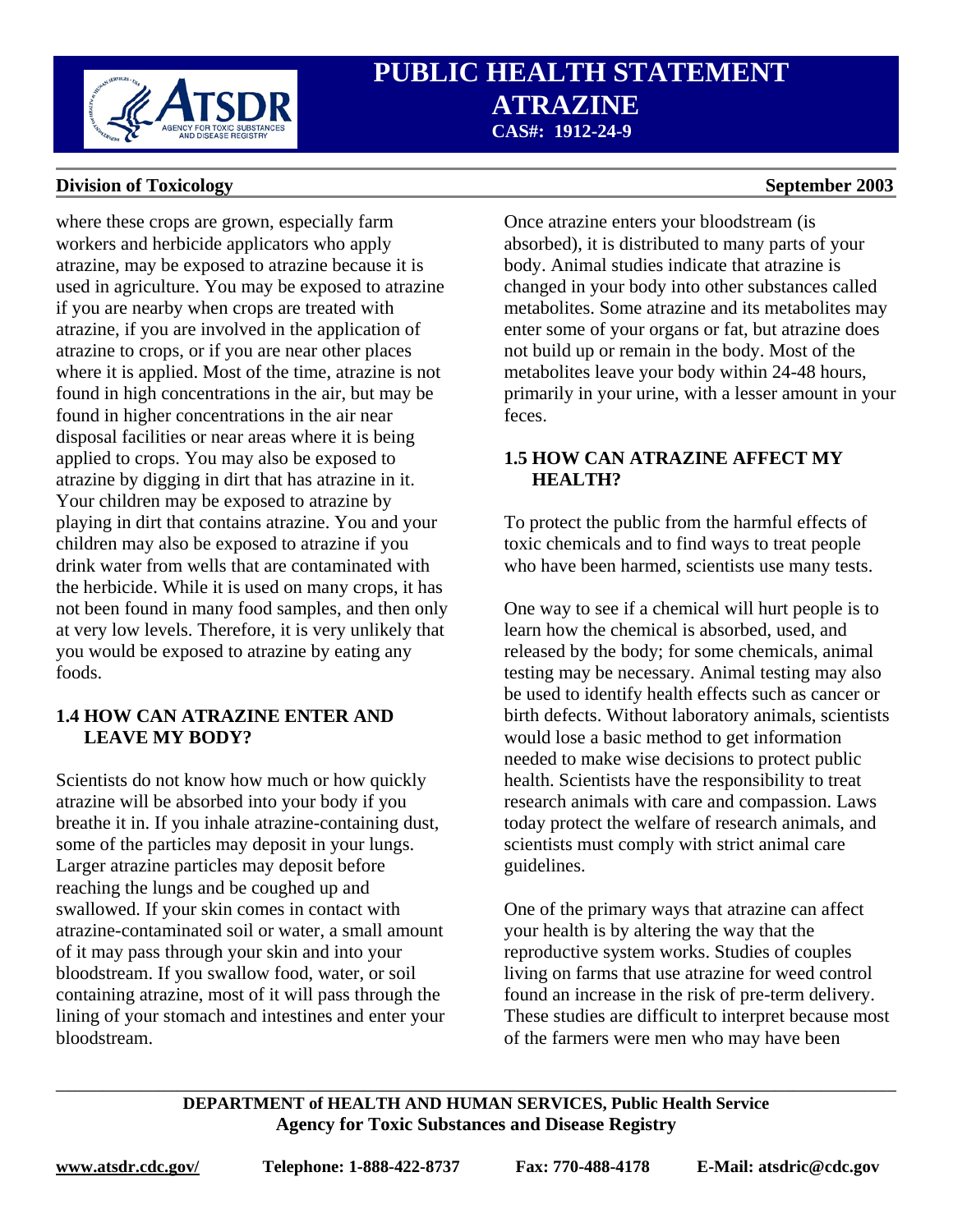

#### **Division of Toxicology September 2003 September 2003**

exposed to several types of pesticides. Atrazine has been shown to cause changes in blood hormone levels in animals that affected the ability to reproduce. Some of the specific effects observed in animals are not likely to occur in occur in humans because of biological differences between humans and these types of animals. However, atrazine may affect the reproductive system in humans by a different mechanism. Atrazine also caused liver, kidney, and heart damage in animals; it is possible that atrazine could cause these effects in humans, although this has not been examined.

Not enough information is available to definitely state whether atrazine causes cancer in humans. Studies of human populations indicate that there may be a link between atrazine use and some types of cancer, but the information was not specific enough to make a definitive connection between atrazine and cancer. An increased risk of developing mammary tumors was observed in one strain of female rats. Because of biological differences between rats and humans, it is not likely that humans would develop this type of cancer following atrazine exposure. Other studies in animals did not find atrazine-related increases in cancer. The International Agency for Research on Cancer (IARC) has determined that atraine is not classifiable as to its carcinogenicity to humans based on inadequate evidence in humans and sufficient evidence in experimental animals.

#### **1.6 HOW CAN ATRAZINE AFFECT CHILDREN?**

This section discusses potential health effects from exposures during the period from conception to maturity at 18 years of age in humans.

Children are likely to be exposed to atrazine in the same way as adults, primarily through contact with dirt that contains atrazine or by drinking water from wells that are contaminated with the herbicide.

Little information is available regarding the effects of atrazine in children. Maternal exposure to atrazine in drinking water has been associated with low fetal weight and heart, urinary, and limb defects in humans. Atrazine has been shown to slow down the development of fetuses in animals, and exposure to high levels of atrazine during pregnancy caused reduced survival of fetuses. It is unclear whether or at what level of exposure this might occur in humans.

It is not known whether atrazine or its metabolites can be transferred from a pregnant mother to a developing fetus through the placenta or from a nursing mother to her offspring through breast milk.

# **1.7 HOW CAN FAMILIES REDUCE THE RISK OF EXPOSURE TO ATRAZINE?**

If your doctor finds that you have been exposed to significant amounts of atrazine, ask whether your children might also be exposed. Your doctor might need to ask your state health department to investigate.

Only certain people can use atrazine because it is a Restricted Use Pesticide (RUP), so most people cannot purchase it freely or use it. Since most people cannot purchase it for private use, one way you can reduce your risk of exposure to atrazine is by avoiding areas where it is being used on crops or for control of weeds. You can also reduce your risk of exposure by avoiding digging or working in soils where it has been applied. If you live in an area

**DEPARTMENT of HEALTH AND HUMAN SERVICES, Public Health Service Agency for Toxic Substances and Disease Registry** 

\_\_\_\_\_\_\_\_\_\_\_\_\_\_\_\_\_\_\_\_\_\_\_\_\_\_\_\_\_\_\_\_\_\_\_\_\_\_\_\_\_\_\_\_\_\_\_\_\_\_\_\_\_\_\_\_\_\_\_\_\_\_\_\_\_\_\_\_\_\_\_\_\_\_\_\_\_\_\_\_\_\_\_\_\_\_\_\_\_\_

www.atsdr.cdc.gov/

**www.atsdr.cdc.gov/ Telephone: 1-888-422-8737 Fax: 770-488-4178 E-Mail: atsdric@cdc.gov**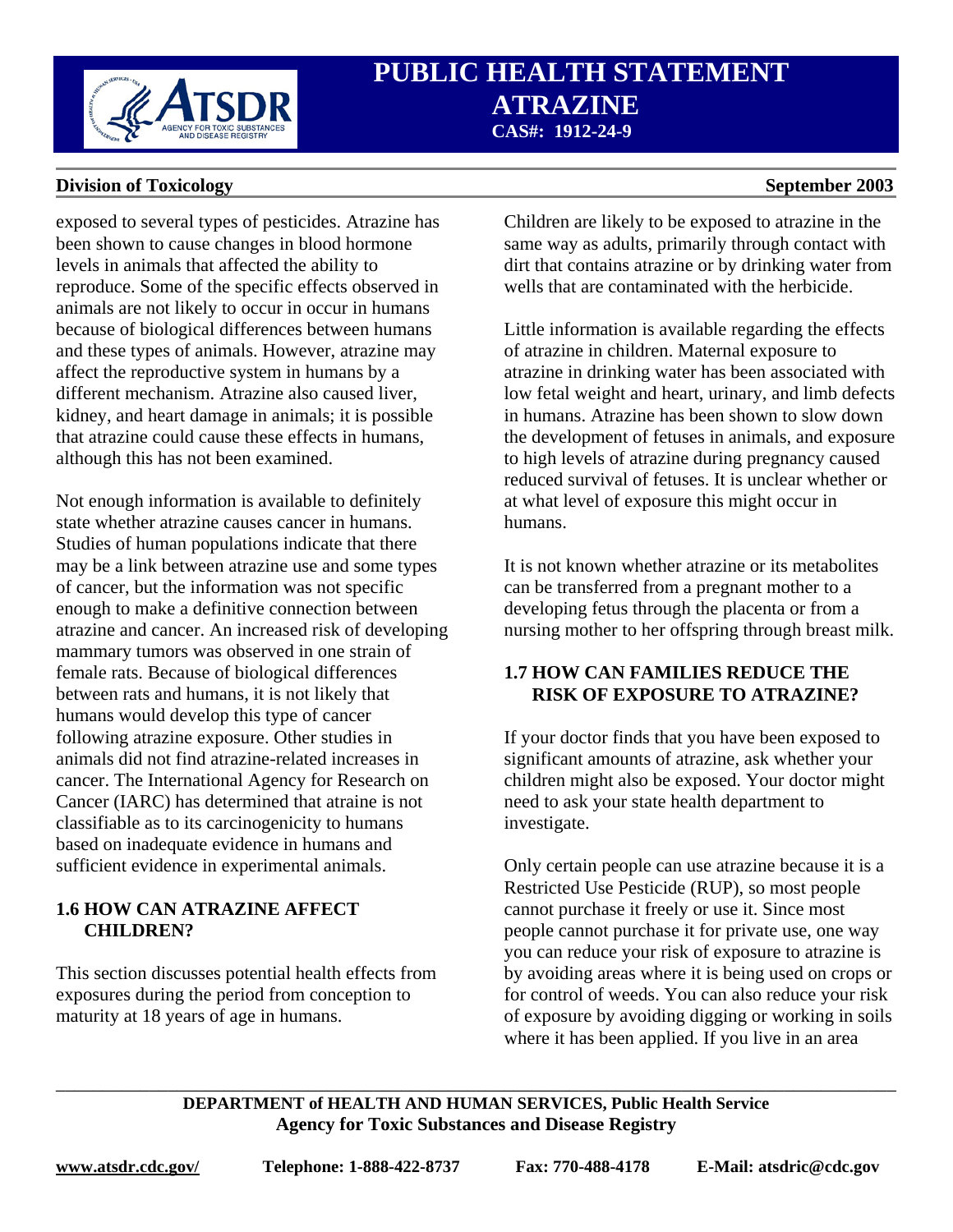

#### **Division of Toxicology September 2003 September 2003**

where atrazine is used, you may wish to avoid being near the area when it is being applied. If children play in or near areas where it atrazine has been applied too soon after it has been applied, they can be exposed to the herbicide. You should encourage your children to not play in these areas.

Atrazine has been found in water collected from many drinking water wells in the Midwestern United States. Therefore, you may be able to reduce your risk of exposure to atrazine by ensuring that your water supply is free of atrazine, or contains no measurable levels of atrazine. Atrazine has also been found in streams, rivers, and lakes near fields where it has been applied. Higher amounts have been found in these waterways in the spring and summer months. Therefore, you may wish not to swim in, nor drink from, these bodies of water. Children may be exposed to atrazine if they play in fields where atrazine has been applied or in streams receiving runoff from those fields. They should be encouraged not to play in these fields or bodies of water. Low amounts of atrazine have also been found in carpet and house dust in homes in the Midwest. However, very few children living in these homes have had any atrazine in their bodies. To prevent possible exposure of yourself or your children to atrazine, you may wish to vacuum floors and dust surfaces on a frequent basis, especially during the spring and summer months.

If you are a worker who applies atrazine to crops or for weed control, you can reduce your exposure to atrazine by using it according to instructions and wearing proper clothing and protective gear. Be sure to follow all instructions and heed any warning statements.

# **1.8 IS THERE A MEDICAL TEST TO DETERMINE WHETHER I HAVE BEEN EXPOSED TO ATRAZINE?**

Specific and sensitive tests have been developed to detect atrazine in blood, fat, semen, and breast milk of exposed individuals. Because atrazine is removed from the body relatively quickly, these tests are only useful in detecting recent exposures (within 24-48 hours) and are not useful for detecting past exposures to atrazine. These tests currently cannot be used to estimate how much atrazine you have been exposed to or whether adverse health effects will occur. These tests are not usually performed in a doctor's office because special equipment is required and samples must be sent to a laboratory for testing.

# **1.9 WHAT RECOMMENDATIONS HAS THE FEDERAL GOVERNMENT MADE TO PROTECT HUMAN HEALTH?**

The federal government develops regulations and recommendations to protect public health. Regulations can be enforced by law. Federal agencies that develop regulations for toxic substances include the Environmental Protection Agency (EPA), the Occupational Safety and Health Administration (OSHA), and the Food and Drug Administration (FDA). Recommendations provide valuable guidelines to protect public health but cannot be enforced by law. Federal organizations that develop recommendations for toxic substances include the Agency for Toxic Substances and Disease Registry (ATSDR) and the National Institute for Occupational Safety and Health (NIOSH).

**DEPARTMENT of HEALTH AND HUMAN SERVICES, Public Health Service Agency for Toxic Substances and Disease Registry** 

\_\_\_\_\_\_\_\_\_\_\_\_\_\_\_\_\_\_\_\_\_\_\_\_\_\_\_\_\_\_\_\_\_\_\_\_\_\_\_\_\_\_\_\_\_\_\_\_\_\_\_\_\_\_\_\_\_\_\_\_\_\_\_\_\_\_\_\_\_\_\_\_\_\_\_\_\_\_\_\_\_\_\_\_\_\_\_\_\_\_

www.atsdr.cdc.gov/ **www.atsdr.cdc.gov/ Telephone: 1-888-422-8737 Fax: 770-488-4178 E-Mail: atsdric@cdc.gov**